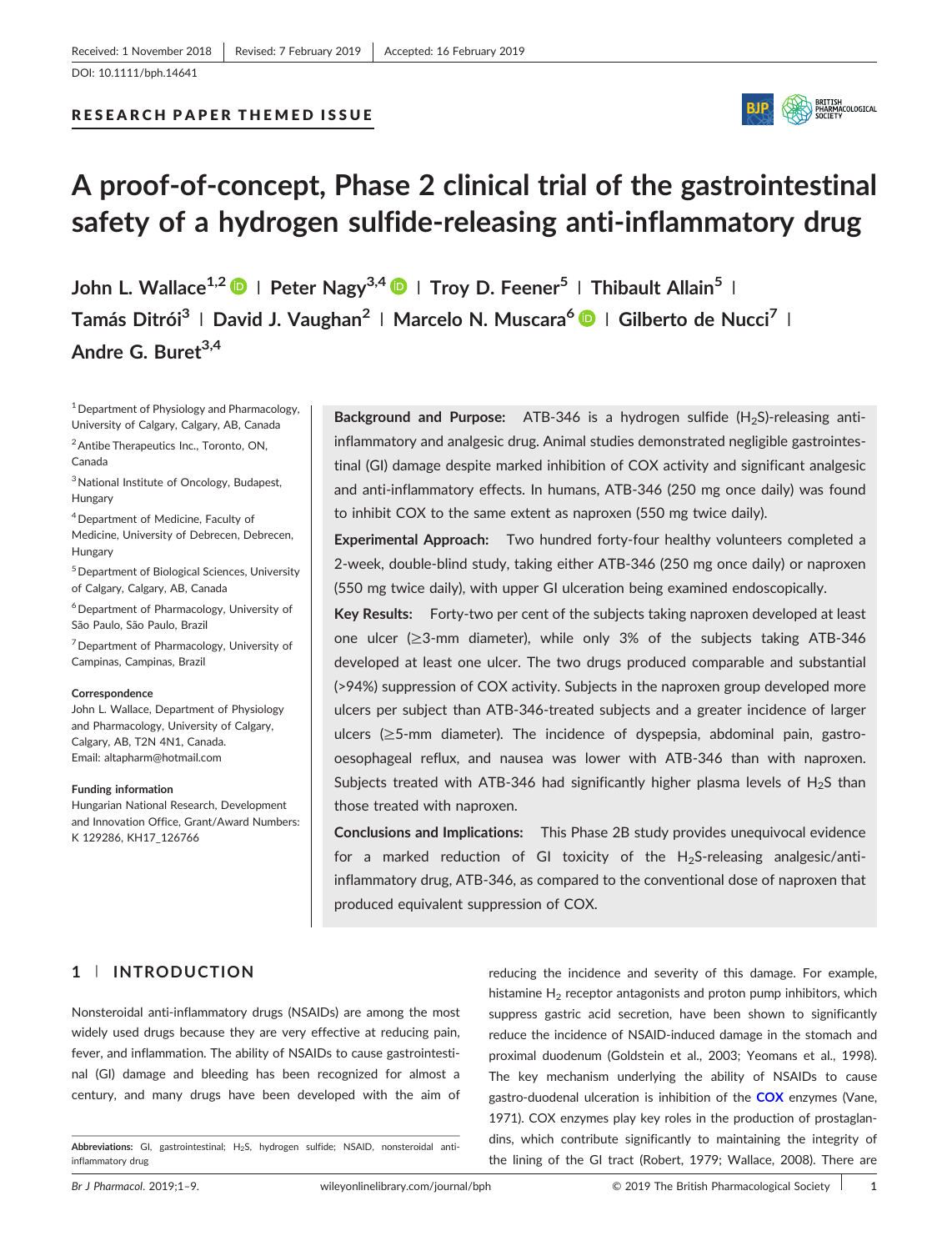2 **Decision of the CONSTRUCTION** WALLACE ET AL.

two forms of COX, referred to as **[COX](http://www.guidetopharmacology.org/GRAC/ObjectDisplayForward?objectId=1375)‐1** and **[COX](http://www.guidetopharmacology.org/GRAC/ObjectDisplayForward?objectId=1376)‐2**. They produce the same prostaglandin (**[PGH2](http://www.guidetopharmacology.org/GRAC/LigandDisplayForward?ligandId=4483)**) from **[arachidonic acid](http://www.guidetopharmacology.org/GRAC/LigandDisplayForward?ligandId=2391)**. Selective inhibitors of COX‐2 were developed in the 1990s and were promoted as a solution to the NSAID‐gastropathy problem (Silverstein et al., 2000). However, their use was found to be associated with significant adverse cardiovascular events, resulting in the withdrawal of several selective COX‐2 inhibitors from the market. **[Celecoxib](http://www.guidetopharmacology.org/GRAC/LigandDisplayForward?ligandId=2892)** and **[meloxicam](http://www.guidetopharmacology.org/GRAC/LigandDisplayForward?ligandId=7220)**, which are among the least selective of the COX‐2 inhibitors, have remained on the market. Patients taking celecoxib are often prescribed low-dose aspirin to counteract the detrimental cardiovascular effects of that drug. However, co-administration of aspirin with selective COX-2 inhibitors has been shown to abolish any beneficial GI effects of the COX‐2 inhibitor (Silverstein et al., 2000). Some recent studies suggest that detrimental cardiovascular effects may be encountered with conventional NSAIDs as frequently as with the selective COX-2 inhibitors (Nissen et al., 2016). However, on the basis of several Phase 4 randomized controlled trials of NSAIDs to date, a relatively low dose of celecoxib administered to low‐risk subjects was found to be associated with approximately the same cardiovascular risk as NSAIDs with less COX‐2 inhibitory activity but at the cost of not controlling arthritic pain as effectively (Antman, 2017).

**Hydrogen sulfide (H<sub>2</sub>S)** is a gaseous mediator produced throughout the body and by some of the bacteria that reside within the GI tract (see reviews by Kimura, 2015, and Wallace & Wang, 2015). Over the past 20 years, a substantial body of evidence has been generated to demonstrate that  $H_2S$  plays key roles in regulating numerous physiological processes. In the GI tract,  $H_2S$  has been shown to reduce inflammation and accelerate healing of damaged tissue (such as ulcers), while suppression of  $H_2S$  production in the GI tract results in impaired healing of tissue injury and exacerbation of inflammation (Blackler, De Palma, et al., 2015; Blackler, Motta, et al., 2015; Blackler, Syer, Bolla, Ongini, & Wallace, 2012; Flannigan, Ferraz, Wang, & Wallace, 2013; Motta et al., 2015; Wallace, Dicay, McKnight, & Martin, 2007; Wallace, Vong, McKnight, Dicay, & Martin, 2009).

Several years ago, we began to test the hypothesis that linking an H<sub>2</sub>S-releasing molecule to an NSAID would reduce the GI toxicity of the NSAID without reducing the ability of the drug to reduce inflammation and pain. Extensive studies in laboratory animals demonstrated that the delivery of  $H_2S$  from these experimental drugs did indeed reduce or completely prevent GI ulceration and bleeding, while still exerting anti-inflammatory and analgesic effects (Blackler, De Palma, et al., 2015; Wallace, Caliendo, Santagada, & Cirino, 2010). The GI safety of these "H<sub>2</sub>S-NSAIDs" was maintained even in animal models in which the integrity of the GI tract was intentionally and drastically impaired (Blackler et al., 2012; Wallace et al., 2010; Wallace, Vaughan, Dicay, MacNaughton, & de Nucci, 2018).

Since 2013, Antibe Therapeutics Inc. ("Antibe") has been developing  $H_2$ S-releasing NSAIDs for treatment of a variety of human diseases, including arthritis. **[ATB](http://www.guidetopharmacology.org/GRAC/LigandDisplayForward?ligandId=9534)-346** is an H<sub>2</sub>S-releasing derivative of naproxen. **[Naproxen](http://www.guidetopharmacology.org/GRAC/LigandDisplayForward?ligandId=5230)** is among the most widely used NSAID for treatment of arthritis and other conditions characterized by inflammation and pain. In animal studies, ATB‐346 was observed to inhibit COX‐2 significantly more than an equimolar dose of naproxen

#### What is already known

• In animal studies, hydrogen sulfide‐releasing NSAIDs have been shown to be effective in reducing pain/inflammation without causing significant gastrointestinal (GI) damage.

#### What this study adds

• This human study demonstrates that at an effective anti‐ inflammatory dose of ATB‐346 given to healthy human subjects for 2 weeks does not cause significant upper gastrointestinal ulceration.

#### What is the clinical significance

• NSAIDs are among the most commonly used drugs, but they can cause life‐threatening ulceration and bleeding. Through the release of hydrogen sulfide ATB‐ 346 can provide effective pain relief without causing significant GI damage.

(Wallace et al., 2010). In a Phase 1 clinical trial, ATB‐346 was again found to be much more potent (approximately sixfold) as an inhibitor of COX than naproxen, as well as suppressing COX activity for much longer than was observed with naproxen. In 2016, Antibe performed a Phase 2 clinical trial, in osteoarthritis patients, to test the hypothesis that ATB‐346 was more potent and long acting than naproxen. The study involved 12 osteoarthritis patients taking ATB‐346 (250 mg) once daily for 10 days, with measurements of the patients' level of pain during the 10-day period. The amount of naproxen in a once daily dose of ATB‐346 is one sixth the amount of the usual daily dose of naproxen. The study demonstrated that ATB‐346 produced a substantial and statistically significant (*P* < 0.001) reduction in pain (Wallace et al., 2018). The degree of pain relief observed after 4 days of treatment was comparable to what has been observed in clinical trials with naproxen and celecoxib in osteoarthritis patients (Boucher, 2008; Wittenberg et al., 2006), and pain relief was further reduced after 10 days of treatment with ATB‐346 (Wallace et al., 2018). COX enzyme activity was substantially inhibited (by ~85%) following administration of ATB‐346 (Wallace et al., 2018).

Having established that once daily administration of ATB‐346 at a dose of 250 mg could produce substantial relief of pain in osteoarthritis patients, we then undertook the present study to determine if there was a significant increase in GI safety of this dose of ATB‐346 versus an equi-effective dose of naproxen. This involved endoscopic examination of the upper GI tract in healthy volunteers before and after a 14‐day course of treatment with ATB‐346 or naproxen. To participate in the study, the volunteers had to be healthy,  $\geq$ 18 to ≤65 years of age, with no prior history of significant GI disease, arthritis, or bleeding disorders. The main exclusion criteria were subjects with abnormal baseline laboratory values deemed to be clinically significant; subjects with a history GI ulcers, GI bleeding, or any clinically significant GI disease; use of NSAIDs within 14 days prior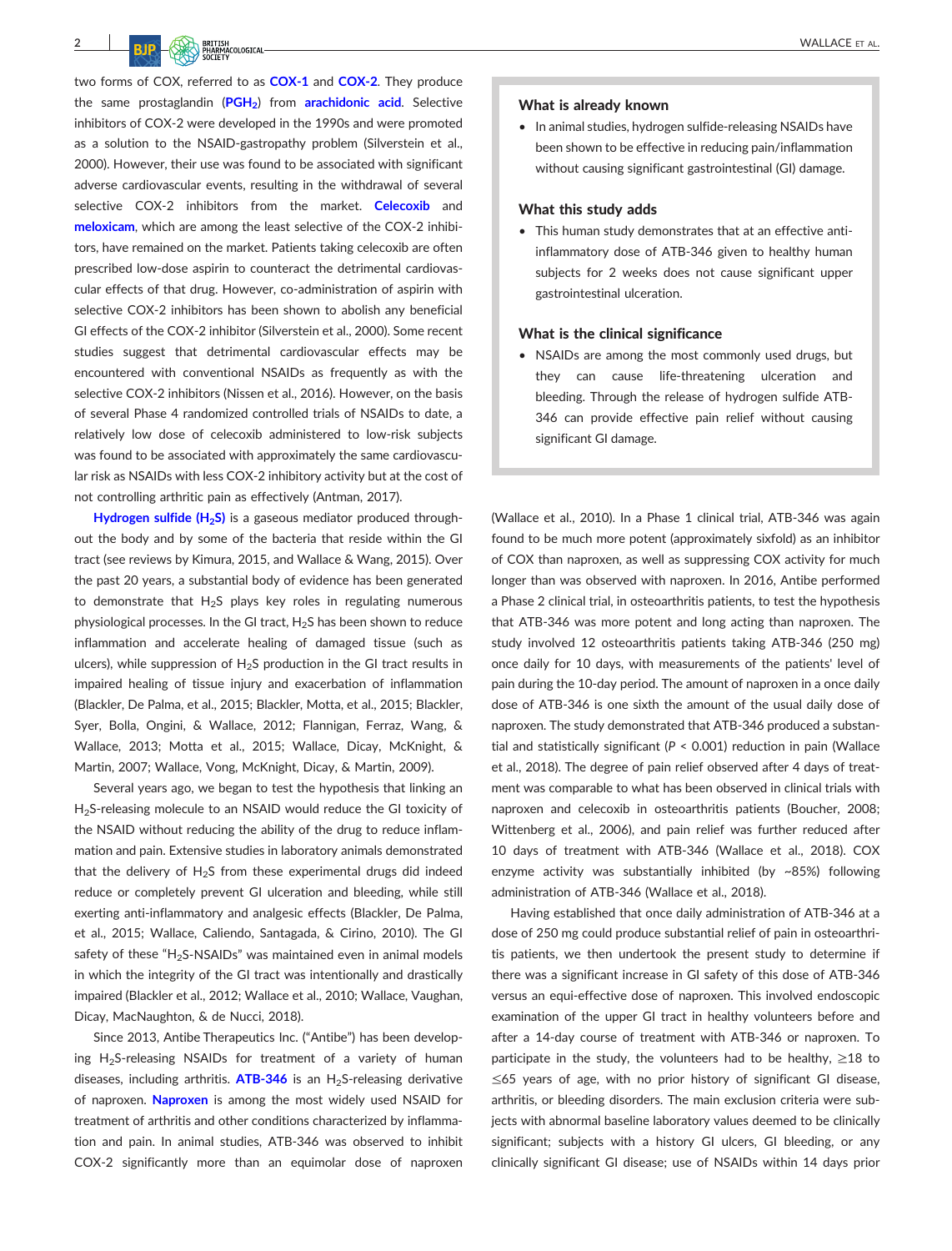to study entry; subjects taking gastroprotective drugs or drugs affecting GI motility; and subjects positive for *Helicobacter pylori*. Those subjects meeting these inclusion and exclusion criteria were randomized to the two groups, with drugs/placebo taken orally: ATB‐346 (250 mg) in the morning and placebo in the evening, or sodium naproxen (550 mg) in the morning and in the evening.

# **2** | **METHODS**

## **2.1** | **Primary objective**

The primary objective of this study was to evaluate the GI safety of a 14‐day dosing regimen of ATB‐346 in comparison to naproxen in reducing endoscopically detected gastric and/or duodenal ulcers of at least 3‐mm diameter with unequivocal depth.

# **2.2** | **Secondary objectives**

The secondary objectives of this study were to determine

- the incidence of one or more gastric and/or duodenal ulcers of at least 5‐mm diameter with unequivocal depth;
- the number of ulcers or erosions in the stomach/duodenum (erosions are very small breaks in the lining of the stomach and small intestine that are superficial and widely deemed as "clinically insignificant." However, they remain a common endpoint in endoscopy trials of NSAIDs, so they were evaluated in this trial);
- the incidence of dyspepsia leading to discontinuation of study treatment;
- changes from baseline haematocrit; and
- changes from baseline in ex vivo whole blood  $TxB<sub>2</sub>$  synthesis.

## **2.3** | **Clinical trial design**

Healthy volunteers (male and female) were recruited by Topstone Research Ltd., initially to a single clinic, but later expanded to three additional clinics in Ontario, Canada (to increase the rate of recruitment). The study consisted of three phases: a screening, pretreatment phase of 21 days, a blinded treatment phase of 14 days, and a follow‐ up visit 14 days after the end of treatment.

For the screening, pretreatment phase, subject eligibility was determined, and those who consented to participate in the study underwent medical history and physical examinations, clinical laboratory evaluations, and a screening endoscopy to confirm the absence of erosions and ulcers in the gastroduodenal mucosa. Additional exclusion criteria included subjects with abnormal baseline laboratory values deemed to be clinically significant by the investigator, as well as abnormal laboratory values related to clinically significant GI, hepatic or renal disease, or any other conditions known to significantly impact or interfere with the absorption, distribution, metabolism, or

elimination of the drugs being investigated. Also, any subject positive for *H. pylori* (urea breath test) at the screening visit was excluded from participation in the study.

At randomization, blood samples were obtained from eligible subjects for whole blood thromboxane and haematocrit analyses. The drugs were administered in capsules that were physically identical so that neither the subject nor the physician knew which drug the subject was taking. The subjects took the drug they were assigned for 14 days. The second endoscopy was performed on the 14th day of the study. The endoscopist (blind to which drug the subject was taking) looked for ulcers in the stomach and duodenum. The number of ulcers with a diameter of greater than 3 mm was recorded, as was the number of ulcers with a diameter of greater than 5 mm. The number of erosions in the stomach and duodenum was also recorded. Blood samples were taken for measurement of haematocrit prior to and upon completion of the 14‐day treatment period. Additional blood samples were taken prior to the first dose and on Days 7 and 14 of dosing for measurement of plasma naproxen levels (measured by LC‐MS).

This clinical trial was registered with *[ClinicalTrials.gov](http://ClinicalTrials.gov)* (NCT03291418).

# **2.4** | **Plasma H<sub>2</sub>S**

Plasma sulfide levels were determined using monobromobimane (MBB) derivatization followed by HPLC separation and fluorescent quantification of the sulfide‐dibimane product. All procedures were carried out in the dark to avoid photo‐induced decomposition of MBB derivatives. Twenty-five microlitres of a plasma sample were mixed with 66 μl of the MBB working solution (10 μl of 100 mM MBB in acetonitrile mixed with 650 μl of 200 mM HEPES buffer, pH 8.2). The derivatization proceeded at 20°C for exactly 10 min. The reaction was stopped by adding 5 μl of 50% trichloroacetic acid to the samples, followed by vigorous vortex mixing. The samples were then centrifuged (3,000 *g* for 5 min), and the supernatants were stored in the autosampler in vials at 5°C.

A Thermo Ultimate 3000 HPLC system equipped with fluorescent detector was used with a Phenomenex Luna C18(2) column (200  $\times$  4.6 mm, 3 µm) for the separation of the analytes. The fluorescence detector was set at 390 nm (excitation wavelength) and 475 nm (emission wavelength). The derivatized sample (10 μl) was injected and eluted using a 15‐min gradient profile consisting of 0.1% trifluoroacetic acid in water (A) and 0.1% trifluoroacetic acid in acetonitrile (B) at a 1-ml⋅min<sup>-1</sup> flow rate. The gradient profile began with 15% B followed by a linear increase to 35% B over 3 min and an isocratic step with 35% B for 6 min. The linear gradient was continued with a rapid increase to 90% B over 2 min and an isocratic wash for 1 min before returning to the initial composition of 15% B. The column was then regenerated for another 2 min before the next injection.

Concentrations of  $H_2S$  were estimated based on calibration curves that were established using derivatized sodium sulfide solutions in water. A 50 μM derivatized stock solution was used to make the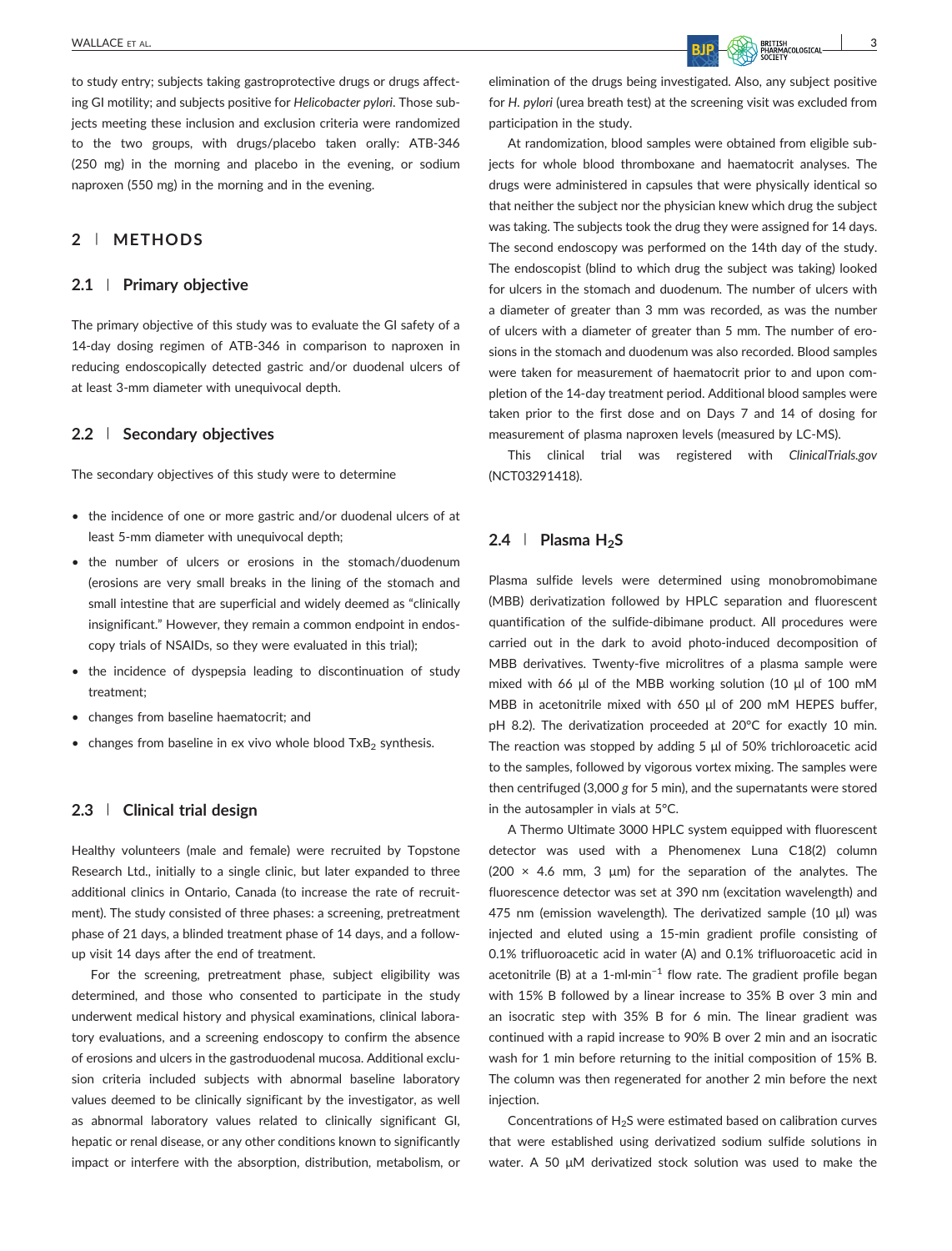calibration standards by a serial dilution using the calibration blank solution, which was deionized water treated the same way as the standards. Plasma  $H_2S$  levels were measured in the Day 7 samples from all subjects treated with ATB‐346 and from 10 subjects (selected using a random number generator) from the naproxen-treated group (Day 7 samples). The demographics of this subset of naproxen-treated subjects were six female/four male, of whom seven were categorized for race as "White," one was "Asian," one was "Black or African American," and one was "Other: West Indian." The mean age was 41.7, and the mean body weight was 62.5 kg.

## **2.5** | **Data and statistical analysis**

For the primary endpoint of the study, the sample size was powered to obtain a significant difference in endoscopically observed gastric or duodenal ulcers between the two study groups (*n* = 120 subjects per group) at the end of 2 weeks of daily treatment. The study was powered based on a predicted incidence of ulceration in 30 (25%) of the naproxen‐ treated subjects based on a review of several similar endoscopic clinical trials of naproxen that have been published (Bias, Buchner, Klesser, & Laufer, 2004; Goldstein, Aisenberg, Zakko, Berger, & Dodge, 2008; Goldstein, Johanson, Hawkey, Suchower, & Brown, 2007; Goldstein et al., 2003; Goldstein, Lowry, Lanza, Schwartz, & Dodge, 2006; Moberly et al., 2007; Scheiman et al., 2004; Simon et al., 1998; Wilder‐Smith, Jonzon, Fornstedt‐Wallin, Hedman, & Karlsson, 2006).

The study employed a safety analysis set, which included all subjects who had received at least one dose of the drug being investigated.

The primary endpoint was analysed using the conventional chi-squared test with a significance level of  $P < 0.05$  to determine any difference between naproxen and ATB‐346 in the incidence of endoscopically detected gastric or duodenal ulcers of at least 3‐mm diameter with unequivocal depth. The data and statistical analysis comply with the recommendations of the *British Journal of Pharmacology* on experimental design and analysis in pharmacology.

#### **2.6** | **Nomenclature of targets and ligands**

Key protein targets and ligands in this article are hyperlinked to corresponding entries in [http://www.guidetopharmacology.org,](http://www.guidetopharmacology.org) the common portal for data from the IUPHAR/BPS Guide to PHARMA-COLOGY (Harding et al., 2018), and are permanently archived in the Concise Guide to PHARMACOLOGY 2017/18 (Alexander et al., 2017).

## **3** | **RESULTS**

#### **3.1** | **Demographics**

Of the 258 subjects enrolled, 244 (94.6%) completed the study: 126 subjects in the naproxen group and 118 subjects in the ATB‐346 group. In the ATB‐346 group, the mean age of trial subjects was 42.7 years, and 53.5% were female; 51.9% of the subjects were Caucasian, 29.5% were Asian, 14% were Black or African American, 0.8% were American Indian or Alaska Native, and 3.9% were "other." With respect to ethnicity, 12.4% of subjects identified themselves as "Hispanic or Latino," and 87.6% identified themselves as "Not Hispanic or Latino."

In the naproxen group, the mean age of trial subjects was 40.7 years, and 55.8% were female; 54.3% of the subjects were Caucasian, 27.9% were Asian, 14% were Black or African American, 0.8% were American Indian or Alaska Native, and 3.1% were "other." With respect to ethnicity, 9.3% of subjects identified themselves as "Hispanic or Latino," and 90.7% identified themselves as "Not Hispanic or Latino."

## **3.2** | **Primary endpoint**

Of the 126 subjects treated with naproxen, 53 had at least one ulcer greater than 3 mm in diameter. Of the 118 subjects treated with ATB‐346, three had at least one ulcer greater than 3 mm in diameter. The incidence of ulcers between the two groups was significantly different (*P* < 0.05; Figure 1).

There were also far more gastric ulcers (50‐fold) in the naproxen group than in the ATB‐346 group. There was a total of 210 gastric ulcers observed in the 53 subjects that developed ulcers, while in the ATB‐346 group, there was a total of only four gastric ulcers in the three subjects that developed ulcers.



FIGURE 1 Subjects treated with naproxen developed significantly more gastroduodenal ulcers than those treated with ATB-346. (a) The incidence of ulceration was markedly higher in the naproxen group than in the ATB‐346 group (*P* < 0.05). (b) The total number of ulcers in the naproxen group was >50 times that in the ATB‐346 group. (c) Ulcers greater than 5 mm in diameter were observed in 24% of naproxen‐treated subjects (average of 2.5 large ulcers per affected subject), while none were observed in the ATB‐346‐treated subjects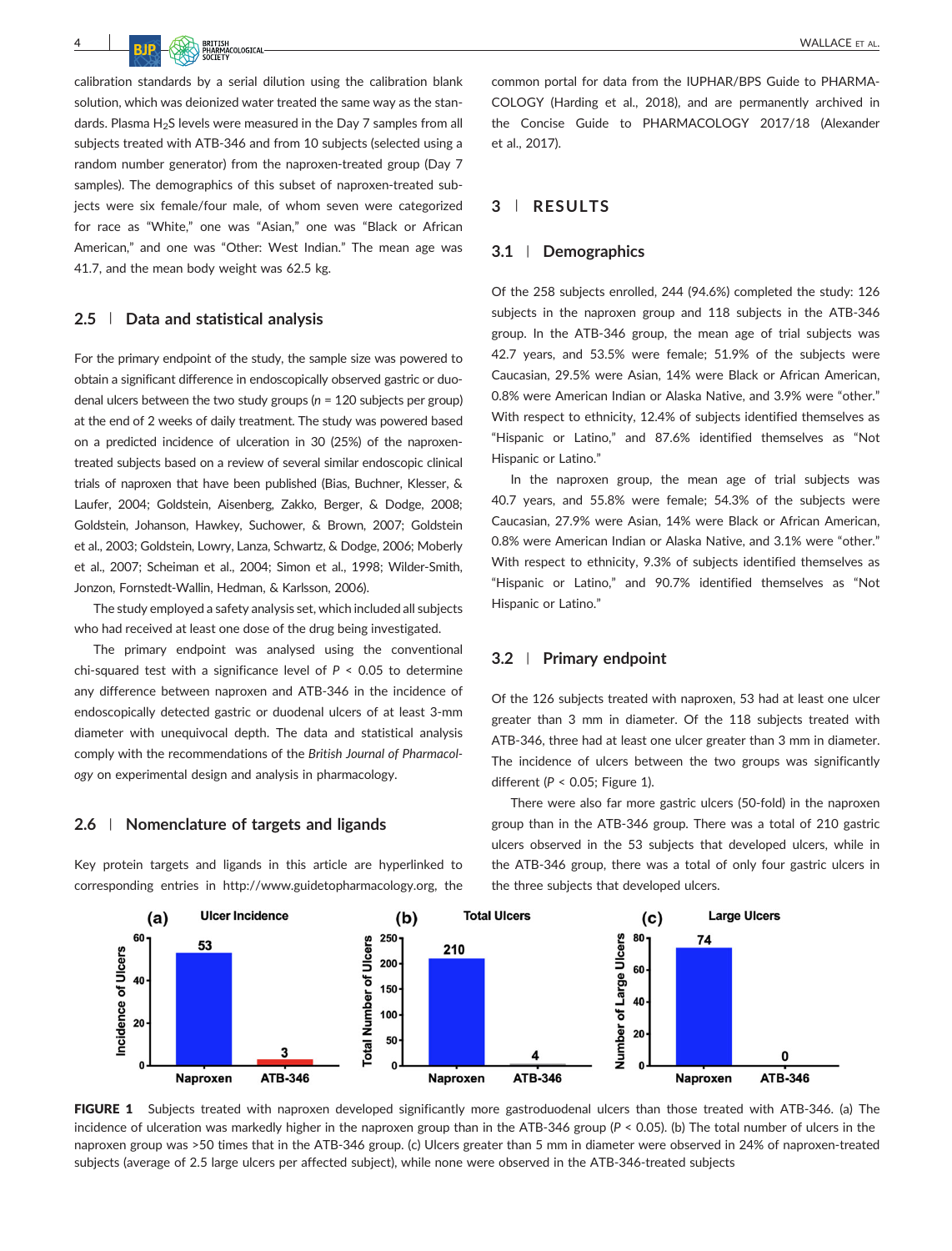Ulceration of the duodenal mucosa was also observed in seven of the subjects treated with naproxen (with an average of 3.4 duodenal ulcers per subject), while duodenal ulcers were not observed in any of the subjects treated with ATB‐346.

## **3.3** | **Secondary endpoints**

#### **3.3.1** <sup>|</sup> **Large ulcers**

Twenty-four per cent of the naproxen-treated subjects had gastric ulcers larger than 5 mm in diameter (with an average of 2.5 large ulcers per subject). There were no large gastric ulcers in the ATB‐ 346 group (Figure 1).

## **3.3.2** <sup>|</sup> **Erosions**

These are small, superficial lesions (not penetrating through the muscularis mucosae) which are considered much less clinically significant than ulcers (Greaves, 2012). In the ATB‐346 group, there was an average of 1.7 erosions per subject versus 12.7 erosions per subject in the naproxen group.

# **3.3.3** <sup>|</sup> **Haematocrit**

There were no significant changes in haematocrit (from baseline) between the two treatment groups at the end of the 2-week treatment period. The mean haematocrits in the naproxen-treated and ATB‐346‐treated groups were the same at the beginning and end of the trial (0.41  $\pm$  0.04).

GI disorders were reported more frequently in subjects treated with naproxen (*n* = 36, 28%) than in subjects receiving ATB‐346 (*n* = 20, 15%). Twenty‐two subjects (17.5%) receiving sodium naproxen experienced GI/dyspepsia‐related symptoms during the study period compared to 10 subjects (8.5%) receiving ATB‐346. The other principal adverse events reported were abdominal pain/distension (6.2% in the naproxen group and 1.6% in the ATB‐346 group), gastro‐oesophageal reflux disease (4.7% naproxen and 0% ATB‐346), and nausea (3.1% naproxen and 0% ATB‐346; Figure 2). There was no significant difference in the incidence of constipation/diarrhoea in the two groups (7.0% ATB‐346 and 5.5% naproxen).

# **3.4** | **COX inhibition**

Thromboxane is a substance produced mainly by blood platelets, via the enzyme COX. COX is the main target enzyme for the antiinflammatory and analgesic effects of NSAIDs, so measuring the effects of naproxen and ATB‐346 on whole blood Tx generation is a good index of the extent of inhibition of COX that has been achieved after administration of an NSAID (Vane, 1971). As mentioned above, COX‐1 and COX‐2 produce the same PG (PGH2). As shown in Figure 3, both ATB‐346 and naproxen profoundly suppressed COX activity (>94%) after 1 and 2 weeks of treatment, with no significant differences between the two groups.

## **3.5** | **Plasma naproxen levels**

After 1 and 2 weeks of administration of naproxen to healthy subjects, the mean plasma naproxen concentrations were 59.7 and 52.1  $\mu$ g·ml<sup>-1</sup>, respectively (Figure 3). At the same time points in the group treated with ATB-346, the mean plasma naproxen concentrations were 16.9 and 14.2 μg⋅ml<sup>-1</sup>, respectively. This difference was anticipated since the 250 mg dose of ATB‐346 contains approximately one sixth the amount of naproxen as the 550 mg, twice‐daily dose of naproxen. Also, the pharmacokinetics of naproxen derived from ATB‐346 differ substantially from that following administration of naproxen itself (Wallace et al., 2018).

# **3.6** | **Plasma H2S levels**

Plasma levels of  $H_2S$  levels in subjects treated with ATB-346 were significantly greater ( $P < 0.05$ ) than those in subjects treated with naproxen (Figure 4). Plasma  $H_2S$  levels were measured by a modified MBB method (see Section 2), which has been extensively optimized and validated in the laboratory of Dr. Peter Nagy, by dissecting all potential parameters that could influence the values measured (Ditrói et al., unpublished observations). It is important to emphasize that because sulfide is irreversibly alkylated during this protocol (as with most other techniques used to measure sulfide concentration), only a part of the values measured represents free sulfide. The other part is a small fraction (small under our tightly controlled conditions) of



FIGURE 2 Treatment with ATB-346 was associated with lower rates of gastrointestinal symptoms, such as abdominal pain, gastro-esophageal reflux, and nausea, than was observed with naproxen treatment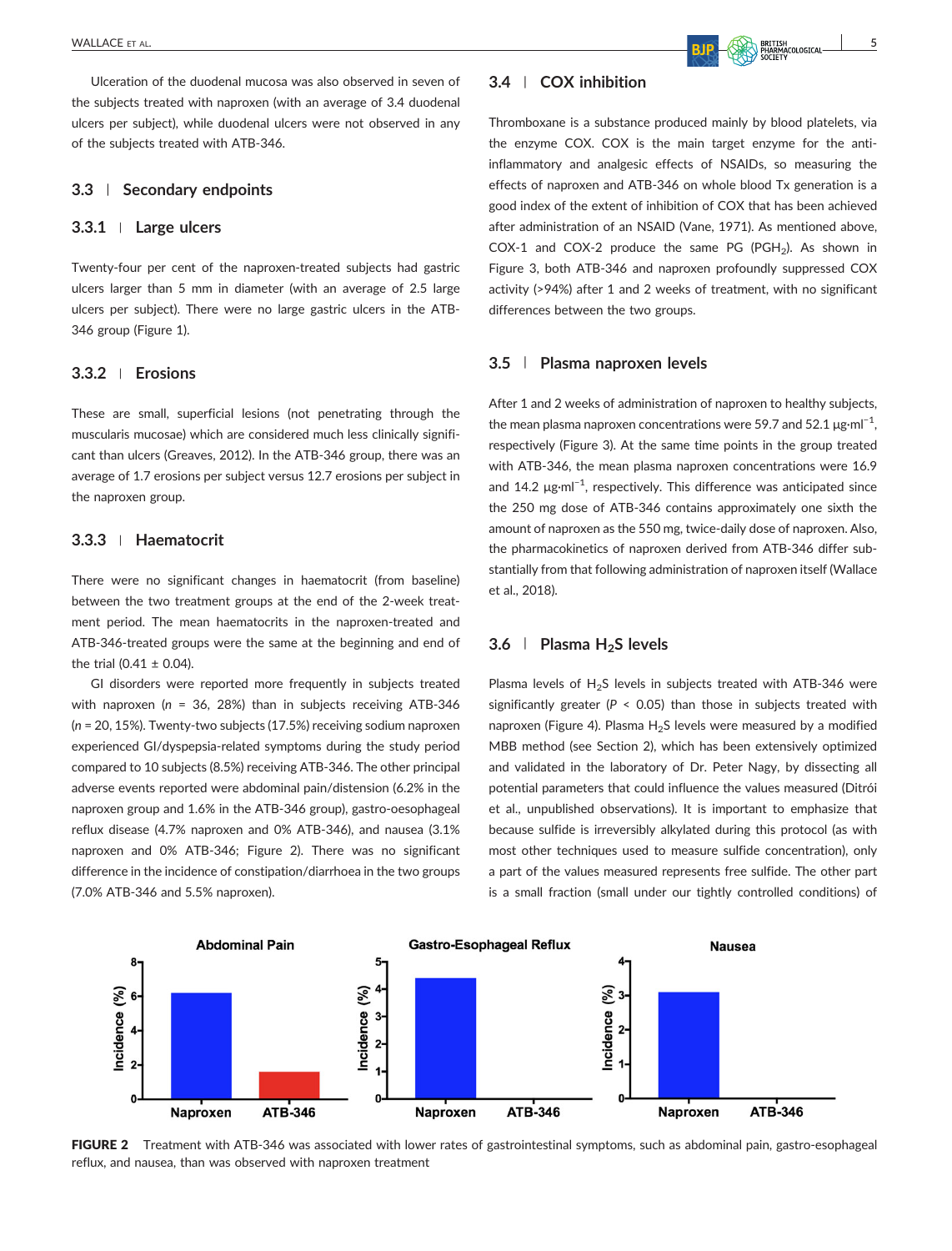

FIGURE 3 (a) Treatment with naproxen or ATB-346 produced substantial (>95%) inhibition of whole blood thromboxane  $(TxB<sub>2</sub>)$ synthesis—an assay for COX activity. There were no significant differences between the two groups at any time point. (b) Plasma levels of naproxen were substantially lower in the subjects treated with ATB‐346 than in the subjects treated with naproxen. Results are shown as mean ± SEM



**FIGURE 4** Plasma levels of hydrogen sulfide  $(H_2S)$  were significantly higher in subjects treated with ATB‐346 (*n* = 122) than in subjects treated with naproxen (*n* = 10, randomly selected). Results are shown as mean ± SEM

the biomolecule‐bound sulfide pool, which is captured during incubation of the samples with MBB (Bogdandi et al., 2019). As we proposed and demonstrated experimentally (Nagy et al., 2014), all procedures that irreversibly bind or consume free sulfide from biological samples will trigger the liberation of sulfide from the endogenous sulfide pool. Hence, this biomolecule‐bound sulfide pool serves as a sulfide buffer system by responding to concentration changes via shifting chemical

equilibria (Nagy et al., 2014). Importantly, when sulfide is consumed in a biological process, the sulfide pool will also likely serve as a slow endogenous sulfide donor system and maintain steady‐state sulfide levels via similar mechanisms. Therefore, the differences measured by these methods are highly relevant and represent the sum of differences in (a) free sulfide levels and (b) the ability of the sulfide pool to release sulfide.

# **3.7** | **Liver‐related effects**

Blood levels of liver enzymes (including alanine transaminase and aspartate transaminase) were measured on Days 7 and 14 of treatment and at 2 weeks post-treatment (Day 28). Over the 14-day treatment period, clinically insignificant, treatment‐related transient elevations in liver transaminases were observed in 7% of subjects receiving ATB‐346 and 7% of subjects receiving naproxen. One subject receiving ATB-346 had clinically significant, treatment-related, transient transaminase elevations during this period. At the 2‐week post-treatment assessment, 5.4% of the ATB-346-treated subjects had clinically significant, treatment-related, transient transaminase elevations that had resolved or were resolving. Cumulative data from the three clinical trials in which ATB‐346 has been administered at 250 mg once daily for 10–14 days reveal a 4.7% overall incidence of clinically significant increases in liver transaminases. This is comparable to what has been observed with the use of NSAIDs such as **[diclofenac](http://www.guidetopharmacology.org/GRAC/LigandDisplayForward?ligandId=2714)**, naproxen, and **[piroxicam](http://www.guidetopharmacology.org/GRAC/LigandDisplayForward?ligandId=7273)** (~4%) and well below that observed with **[acetaminophen](http://www.guidetopharmacology.org/GRAC/LigandDisplayForward?ligandId=5239)** (39%; National Institute of Health, n. d.). One naproxen‐treated subject had clinically significant elevations of alkaline phosphatase and total bilirubin at the end of treatment (Day 14).

## **3.8** | **BP effects**

NSAIDs can cause significant elevations of systemic BP (hypertension), which is an important risk factor for stroke and cardiovascular disease (Mackenzie & MacDonald, 2010). BP measurements were made at various points throughout the study period. No significant changes in systolic or diastolic BP were observed among subjects in either treatment group (Figure 5).

# **4** | **DISCUSSION**

GI bleeding and ulceration continue to be the major limitation to the use of NSAIDs for treating the pain and inflammation associated with numerous disorders, including osteoarthritis, rheumatoid arthritis, and gout. Despite the introduction of drugs that suppress gastric acid secretion (e.g., proton pump inhibitors and histamine  $H_2$  receptor antagonists) and NSAIDs that exhibit selectivity for the COX‐2 enzyme, NSAID gastroenteropathy remains the most common adverse effect of this class of drugs. There are also significant and dangerous polypharmacy issues surrounding the use of NSAIDs with low‐dose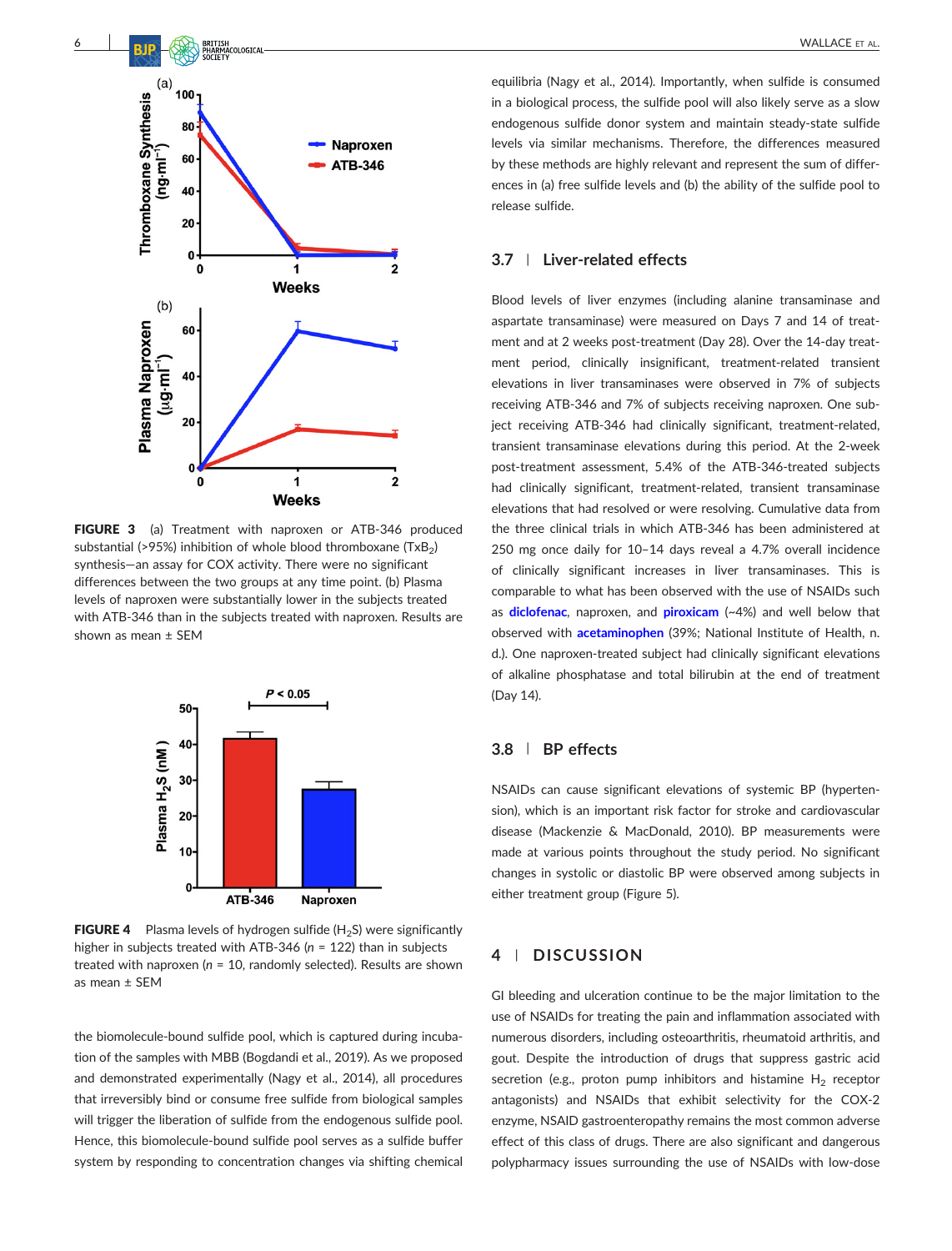

FIGURE 5 Treatment with naproxen (550 mg twice daily; *n* = 126) or ATB‐346 (250 mg daily; *n* = 118) did not significantly affect systolic or diastolic BP. Subjects were treated from Day 1 to Day 14, with a 2‐ week follow‐up. Results are shown as mean ± SD

aspirin and drugs that suppress gastric acid secretion (Lanas et al., 2009; Wallace, 2013; Wallace et al., 2011).

ATB‐346 is a novel anti‐inflammatory drug developed by Antibe Therapeutics Inc. that combines two key actions: suppression of COX activity and release of  $H_2S$  (Wallace et al., 2010). The latter provides GI protection from the adverse effects of suppression of COX. The ability of ATB‐346 to inhibit COX without causing significant GI damage has been demonstrated in extensive laboratory studies (Blackler et al., 2012; Blackler, De Palma, et al., 2015; Blackler, Motta, et al., 2015; Flannigan et al., 2013; Motta et al., 2015; Wallace et al., 2007; Wallace et al., 2010; Wallace et al., 2018). Importantly, the GI safety of ATB-346 was demonstrated in several models of impaired GI mucosal defence, which more closely approximate the susceptibility of patients to the GI-damaging effects of NSAIDs. However, until now, the GI safety of ATB‐346 had not been directly examined in humans.

This randomized Phase 2 study demonstrated superior safety and GI outcomes of ATB‐346, compared to naproxen, in healthy subjects. A dramatic reduction in ulcer incidence (94%) was observed in subjects treated with ATB‐346. Naproxen and ATB‐346 produced profound and comparable suppression of COX activity. COX is the main target for drugs of the NSAID class that are the primary medications used to treat the symptoms of osteoarthritis. As observed previously (Wallace et al., 2018), plasma naproxen levels in subjects treated with ATB‐346 were considerably lower than those in subjects treated with naproxen. A 250‐mg tablet of ATB‐346 contains only one sixth the amount of naproxen that was administered each day to the subjects treated with naproxen. However, as demonstrated in a previous Phase 2 clinical trial, this dose of ATB‐346, given only once a day, produced marked reduction of pain in osteoarthritis patients (Wallace et al., 2018). Also, as shown in the present study and in the previous Phase 1 and Phase 2 clinical trials, once-daily dosing with ATB‐346 produced profound suppression of COX activity, comparable to what was observed with twice‐daily dosing with 550‐mg sodium naproxen. The effectiveness of once‐daily dosing of ATB‐346 is a favourable commercial characteristic with respect to patient compliance.

In addition to the profound reduction in ulcer formation with ATB‐ 346 versus naproxen, subjects treated with ATB‐346 exhibited significantly lower incidences of several GI symptoms associated with the use of conventional NSAIDs. For example, the incidence of GI/dyspepsia‐ related symptoms, abdominal pain, gastro‐oesophageal reflux disease, and nausea was either markedly reduced or completely absent in the subjects treated with ATB‐346 versus those treated with naproxen. This is a significant finding because these types of symptoms can often lead to patient non‐compliance. The reduced dyspepsia with ATB‐346 may be related to the ability of this drug to rapidly stimulate bicarbonate secretion in the stomach and duodenum, as has been observed in rats (Blackler, Gemici, Manko, & Wallace, 2014; Takeuchi et al., 2012).

A significant elevation of plasma  $H_2S$  levels was observed in the subjects treated with ATB‐346, versus those treated with naproxen. Plasma levels of  $H_2S$  in the naproxen-treated subjects (on Day 7, when steady‐state plasma naproxen levels would have been achieved) were  $28 \pm 2$  nM. The finding that subjects treated with ATB-346 exhibited an increase in plasma  $H_2S$  levels of  $\sim$  50% ( $P < 0.05$ ) serves as confirmation that the drug produced a biologically relevant elevation of this mediator in humans, which could contribute to both its analgesic and cytoprotective effects. Previous studies in animal models have demonstrated significant analgesic effects of H<sub>2</sub>S donors (Cenac et al., 2016; Fiorucci et al., 2007; Wallace et al., 2015).

Studies in rats (Wallace et al., 2010; Wallace et al., 2015) and humans (unpublished) have shown that ATB‐346 is very rapidly metabolized after oral administration, and inhibition of COX activity can be observed almost immediately. It is likely that there is rapid formation of at least one active metabolite of ATB‐346. The blood concentrations of naproxen generated from ATB‐346 are not sufficient to account for the COX inhibition that is observed (with respect to both potency and duration of inhibition). Analgesic effects of naproxen are observed with plasma levels of >40 μg·ml−1 (typical steady‐state levels of naproxen with 550 mg twice-daily dosing are ~40-70 μg·ml<sup>-1</sup>; Sevelius, Runkel, Segre, & Bloomfield, 1980). In the present studies, the plasma levels of naproxen in the naproxen-treated subjects were ~50-60  $\mu$ g·ml<sup>-1</sup>. With ATB‐346 treatment, steady‐state naproxen levels in plasma were only ~14-17 μg⋅ml<sup>-1</sup>, well below the threshold to produce significant analgesic effects (Sevelius et al., 1980). Analysis of ATB‐346 metabolism in humans has revealed the presence of several naproxen‐like structures with possible inhibitory effects on COX. These ATB‐346 metabolites are presently being characterized to establish a better understanding of the mechanisms contributing to the substantial increase in potency and duration of activity of the drug.

In summary, this Phase 2B endoscopy trial has demonstrated a dramatic reduction in upper GI ulcer formation in subjects taking ATB‐346 versus naproxen, the latter being among the most commonly used drugs for treatment of osteoarthritis and other painful conditions. The two drugs produced comparable suppression of COX activity (a biomarker for pain relief and reduced inflammation). Plasma H<sub>2</sub>S levels were significantly elevated in the subjects treated with ATB‐346. Future studies will be aimed at determining if lower doses of ATB-346 can produce significant reductions in osteoarthritisassociated pain and inflammation.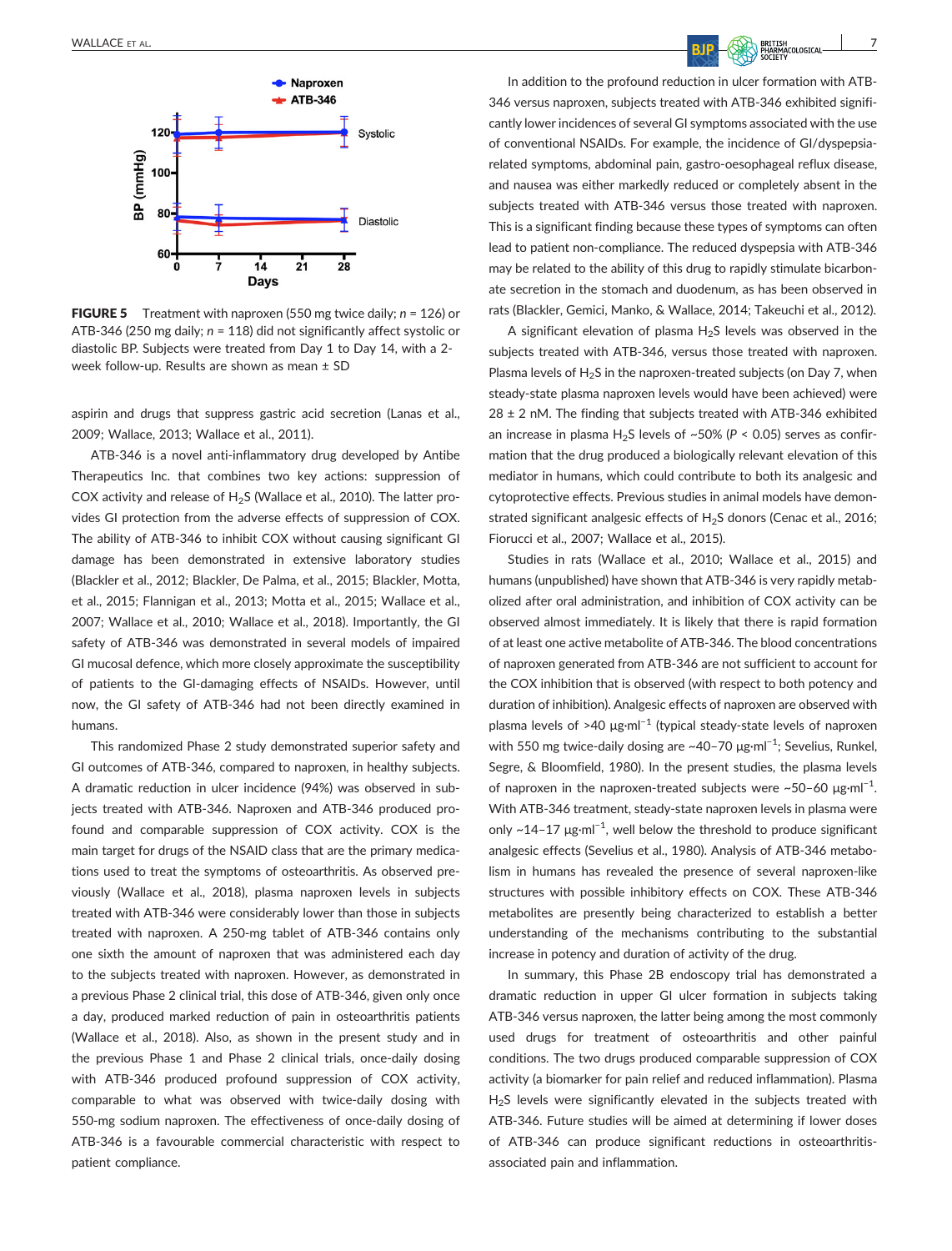**8 B** BJP **BJP WALLACE** ET AL.

## **ACKNOWLEDGEMENTS**

P. N. is grateful for financial support from the Hungarian National Research, Development and Innovation Office under Grants KH17 126766 and K 129286.

## **CONFLICT OF INTEREST**

J.L.W. and D.J.V. are employees of Antibe Therapeutics Inc. A.G.B. and G.d.N. are members of the Scientific Advisory Board of Antibe Therapeutics.

#### **AUTHOR CONTRIBUTIONS**

J.L.W. contributed to the design of the study, collection of data, analysis of data, and writing of manuscript. P.N., T.D., and A.G.B. contributed to the collection of data, analysis of data, and writing of manuscript. T.D.F., T.A., and M.N.M. contributed to the collection of data and analysis of data. D.J.V. and G.d.N. contributed to the design of the study, collection of data, and analysis of data.

# **DECLARATION OF TRANSPARENCY AND SCIENTIFIC RIGOUR**

This Declaration acknowledges that this paper adheres to the principles for transparent reporting and scientific rigour of preclinical reporting as stated in the *BJP* guidelines for [Design & Analysis,](https://bpspubs.onlinelibrary.wiley.com/doi/full/10.1111/bph.14207) and as recommended by funding agencies, publishers, and other organizations engaged with supporting research.

#### **ORCID**

John L. Wallace<sup>1</sup> <https://orcid.org/0000-0002-4853-1682> *Peter Nagy* <https://orcid.org/0000-0003-3393-235X> *Marcelo N. Muscara* **b** <https://orcid.org/0000-0002-8342-5586>

#### **REFERENCES**

- Alexander, S. P. H., Fabbro, D., Kelly, E., Marrion, N. V., Peters, J. A., Faccenda, E., … CGTP Collaborators (2017). The Concise Guide to PHARMACOLOGY 2017/18: Enzymes. *British Journal of Pharmacology*, *174*(S1), S272–S359.<https://doi.org/10.1111/bph.13877>
- Antman, E. M. (2017). Evaluating the cardiovascular safety of nonsteroidal anti‐inflammatory drugs. *Circulation*, *135*, 2062–2072. [https://doi.org/](https://doi.org/10.1161/CIRCULATIONAHA.117.027288) [10.1161/CIRCULATIONAHA.117.027288](https://doi.org/10.1161/CIRCULATIONAHA.117.027288)
- Bias, P., Buchner, A., Klesser, B., & Laufer, S. (2004). The gastrointestinal tolerability of the LOX/COX inhibitor, licofelone, is similar to placebo and superior to naproxen therapy in healthy volunteers: Results from a randomized, controlled trial. *The American Journal of Gastroenterology*, *99*, 611–618. [https://doi.org/10.1111/j.1572](https://doi.org/10.1111/j.1572-0241.2004.04133.x)‐0241.2004.04133.x
- Blackler, R., Syer, S., Bolla, M., Ongini, E., & Wallace, J. L. (2012). Gastrointestinal‐sparing effects of novel NSAIDs in rats with compromised mucosal defence. *PLoS ONE*, *7*, e35196. [https://doi.org/10.1371/jour](https://doi.org/10.1371/journal.pone.0035196)[nal.pone.0035196](https://doi.org/10.1371/journal.pone.0035196)
- Blackler, R. W., De Palma, G., Manko, A., Da Silva, G. J., Flannigan, K. L., Bercik, P., ... Wallace, J. L. (2015). Deciphering the pathogenesis of NSAID enteropathy using proton pump inhibitors and a hydrogen sulfide‐releasing NSAID. *American Journal of Physiology. Gastrointestinal and Liver Physiology*, *308*, G994–G1003. [https://doi.org/10.1152/](https://doi.org/10.1152/ajpgi.00066.2015) [ajpgi.00066.2015](https://doi.org/10.1152/ajpgi.00066.2015)
- Blackler, R. W., Gemici, B., Manko, A., & Wallace, J. L. (2014). NSAID‐ gastroenteropathy: New aspects of pathogenesis and treatment. *Current Opinion in Pharmacology*, *19*, 11–16. [https://doi.org/10.1016/](https://doi.org/10.1016/j.coph.2014.05.008) [j.coph.2014.05.008](https://doi.org/10.1016/j.coph.2014.05.008)
- Blackler, R. W., Motta, J. P., Manko, A., Workentine, M., Bercik, P., Surette, M. G., & Wallace, J. L. (2015). Hydrogen sulphide protects against NSAID‐enteropathy through modulation of bile and the microbiota. *British Journal of Pharmacology*, *172*, 992–1004. [https://doi.org/](https://doi.org/10.1111/bph.12961) [10.1111/bph.12961](https://doi.org/10.1111/bph.12961)
- Bogdandi, V., Ida, T., Sutton, T. Y., Biaco, C., Ditroi, T., Koster, G., … Nagy, P. (2019). Speciation of reactive sulfur species and their reactions with alkylating agents: Do we have any clue about what is present inside the cell? *British Journal of Pharmacology*, *176*(4), 646–670.
- Boucher M. A Bayesian meta‐analysis of longitudinal data in placebo controlled studies with naproxen. (2008) www.page‐[meeting.org/pdf\\_](http://www.page-meeting.org/pdf_assets/8269-Bayesian%20Meta%20Analysis%20Final.pdf) assets/8269‐[Bayesian%20Meta%20Analysis%20Final.pdf](http://www.page-meeting.org/pdf_assets/8269-Bayesian%20Meta%20Analysis%20Final.pdf)
- Cenac, N., Castro, M., Desormeaux, C., Colin, P., Sie, M., Ranger, M., & Vergnolle, N. (2016). A novel orally administered trimebutine compound (GIC‐1001) is anti‐nociceptive and features peripheral opioid agonistic activity and hydrogen sulphide‐releasing capacity in mice. *European Journal of Pain*, *20*, 723–730. [https://doi.org/10.1002/](https://doi.org/10.1002/ejp.798) [ejp.798](https://doi.org/10.1002/ejp.798)
- Fiorucci, S., Orlandi, S., Mencarelli, A., Caliendo, G., Santagada, V., Distrutti, E., … Wallace, J. L. (2007). Enhanced activity of a hydrogen sulphide‐ releasing derivative of mesalamine (ATB‐429) in a mouse model of colitis. *British Journal of Pharmacology*, *150*, 996–1002. [https://doi.org/](https://doi.org/10.1038/sj.bjp.0707193) [10.1038/sj.bjp.0707193](https://doi.org/10.1038/sj.bjp.0707193)
- Flannigan, K. L., Ferraz, J. G., Wang, R., & Wallace, J. L. (2013). Enhanced synthesis and diminished degradation of hydrogen sulfide in experimental colitis: A site‐specific, pro‐resolution mechanism. *PLoS ONE*, *8*, e71962.<https://doi.org/10.1371/journal.pone.0071962>
- Goldstein, J. L., Aisenberg, J., Zakko, S. F., Berger, M. F., & Dodge, W. E. (2008). Endoscopic ulcer rates in healthy subjects associated with use of aspirin (81 mg q.d.) alone or coadministered with celecoxib or naproxen: A randomized, 1‐week trial. *Digestive Diseases and Sciences*, *53*, 647–656. [https://doi.org/10.1007/s10620](https://doi.org/10.1007/s10620-007-9903-4)‐007‐9903‐4
- Goldstein, J. L., Johanson, J. F., Hawkey, C. J., Suchower, L. J., & Brown, K. A. (2007). Clinical trial: Healing of NSAID‐associated gastric ulcers in patients continuing NSAID therapy—A randomized study comparing ranitidine with esomeprazole. *Alimentary Pharmacology & Therapeutics*, *26*, 1101–1111. [https://doi.org/10.1111/j.1365](https://doi.org/10.1111/j.1365-2036.2007.03460.x)‐2036. [2007.03460.x](https://doi.org/10.1111/j.1365-2036.2007.03460.x)
- Goldstein, J. L., Kivitz, A. J., Verburg, K. M., Recker, D. P., Palmer, R. C., & Kent, J. D. (2003). A comparison of the upper gastrointestinal mucosal effects of valdecoxib, naproxen and placebo in healthy elderly subjects. *Alimentary Pharmacology & Therapeutics*, *18*, 125–132. [https://doi.org/](https://doi.org/10.1046/j.1365-2036.2003.01650.x) 10.1046/j.1365‐[2036.2003.01650.x](https://doi.org/10.1046/j.1365-2036.2003.01650.x)
- Goldstein, J. L., Lowry, S. C., Lanza, F. L., Schwartz, H. I., & Dodge, W. E. (2006). The impact of low‐dose aspirin on endoscopic gastric and duodenal ulcer rates in users of a non‐selective non‐steroidal anti‐ inflammatory drug or a cyclo‐oxygenase‐2‐selective inhibitor. *Alimentary Pharmacology & Therapeutics*, *23*, 1489–1498. [https://doi.](https://doi.org/10.1111/j.1365-2036.2006.02912.x) [org/10.1111/j.1365](https://doi.org/10.1111/j.1365-2036.2006.02912.x)‐2036.2006.02912.x
- Greaves, P. (2012). *Histopathology of preclinical toxicity studies* (Fourth ed.). Amsterdam: Academic Press.
- Harding, S. D., Sharman, J. L., Faccenda, E., Southan, C., Pawson, A. J., Ireland, S., … NC‐IUPHAR (2018). The IUPHAR/BPS Guide to PHAR-MACOLOGY in 2018: Updates and expansion to encompass the new guide to IMMUNOPHARMACOLOGY. *Nucleic Acids Research*, *46*, D1091–D1106.<https://doi.org/10.1093/nar/gkx1121>